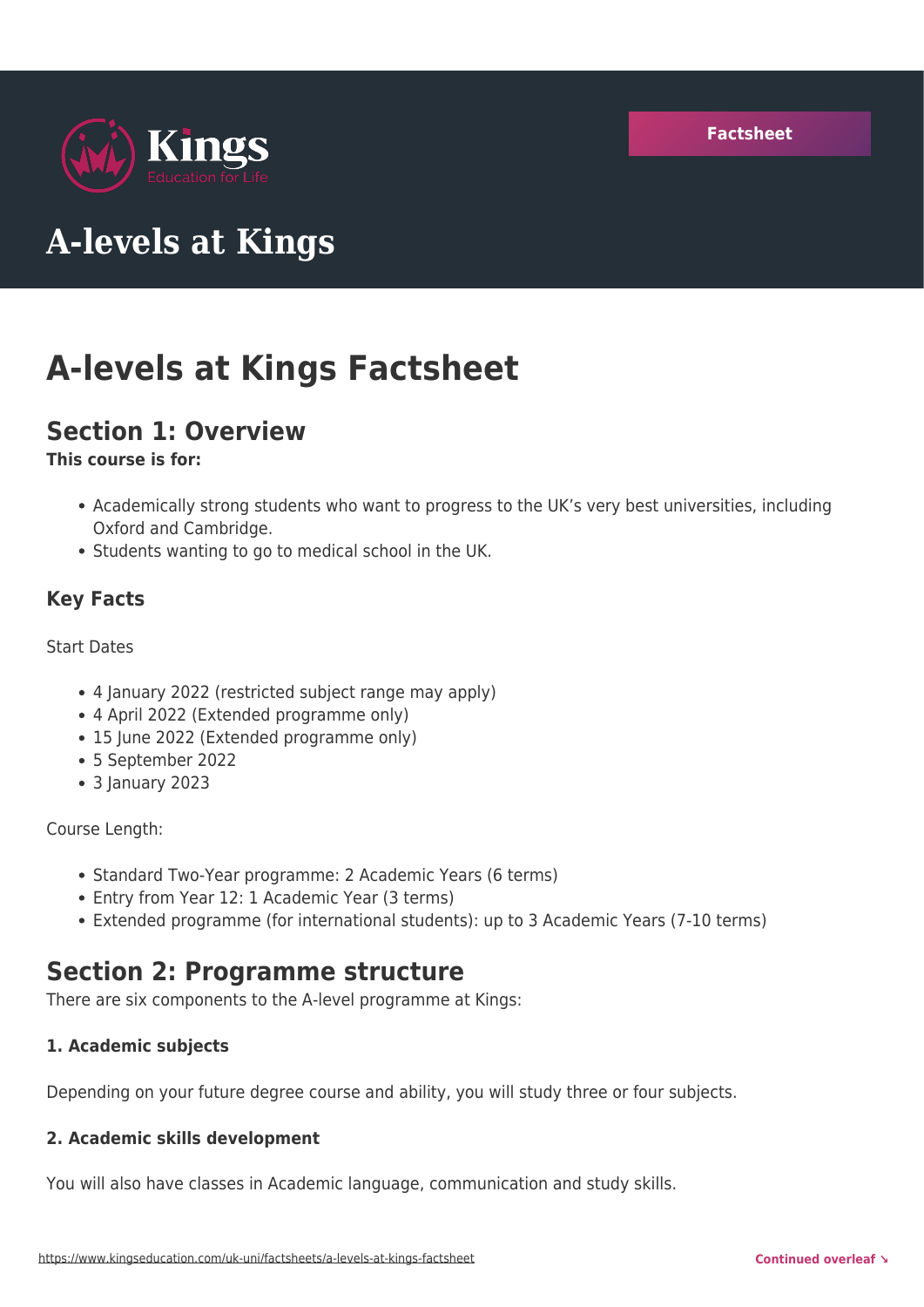These support your general and subject-specific learning.

#### **3. IELTS preparation**

You will develop specific skills to pass the IELTS exam at the level required for university entry.

#### **4. Academic Enrichment programme**

You will have opportunities to follow a range of topics outside your main subjects.

#### **5. Examination practice**

You will have practice exams every week.

This ensure you learn the disciplines of working concisely, accurately and to precise time limits.

These practice exams also give your teachers valuable information about your progress so they can ensure lessons are relevant to your exact needs.

#### **6. Examinations**

You will have your final examinations at the end of Year 2 (or at the end of the year if you choose the One-Year programme or Entry from Year 12).

## **Section 3: A-levels at Kings**

#### **Exceptionally small classes**

- There are only 4 to 10 students per class at Kings.
- This means plenty of one-to-one contact with your teacher.

### **Exceptional grades**

Kings A-level grades are consistently well above the UK national average.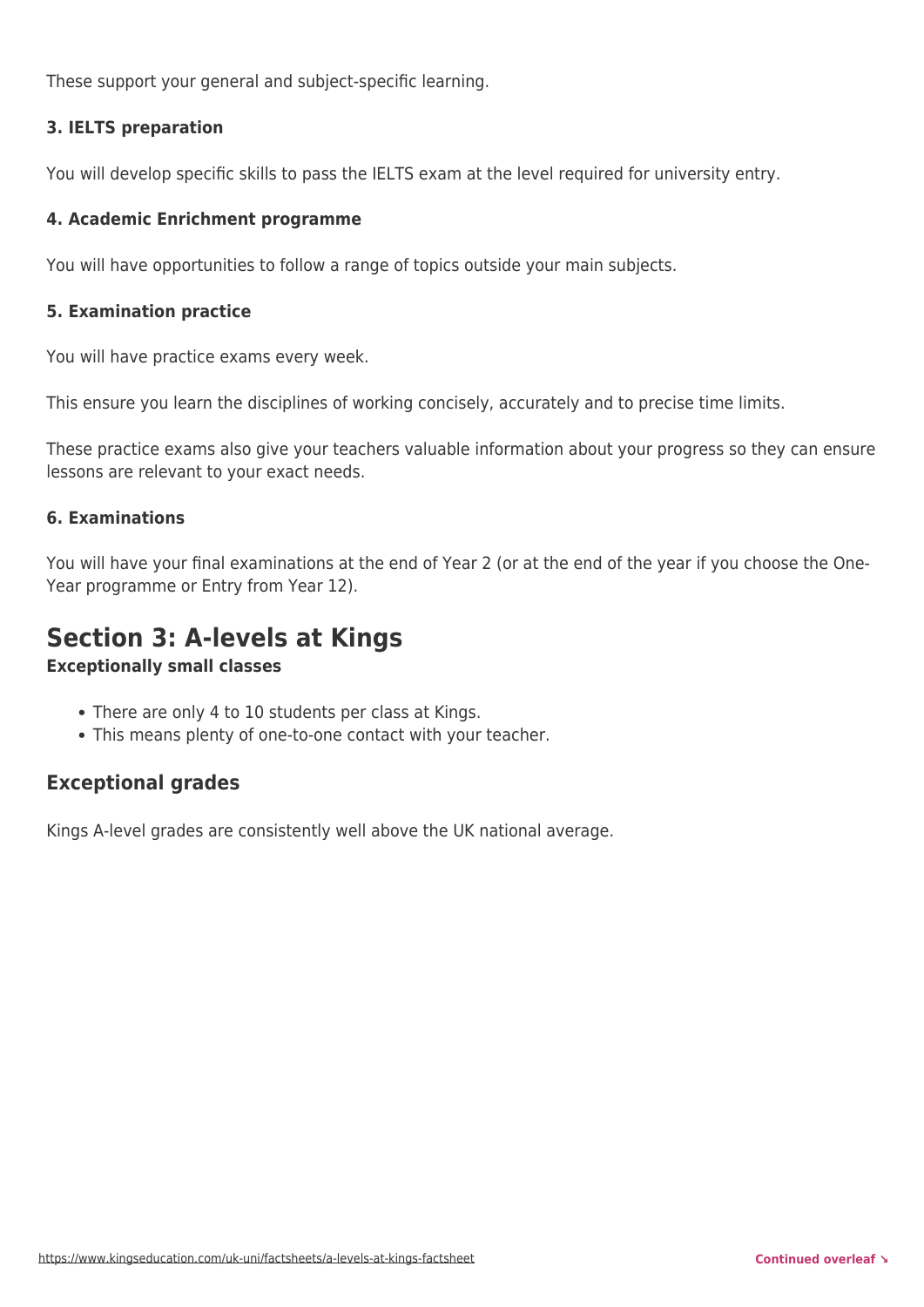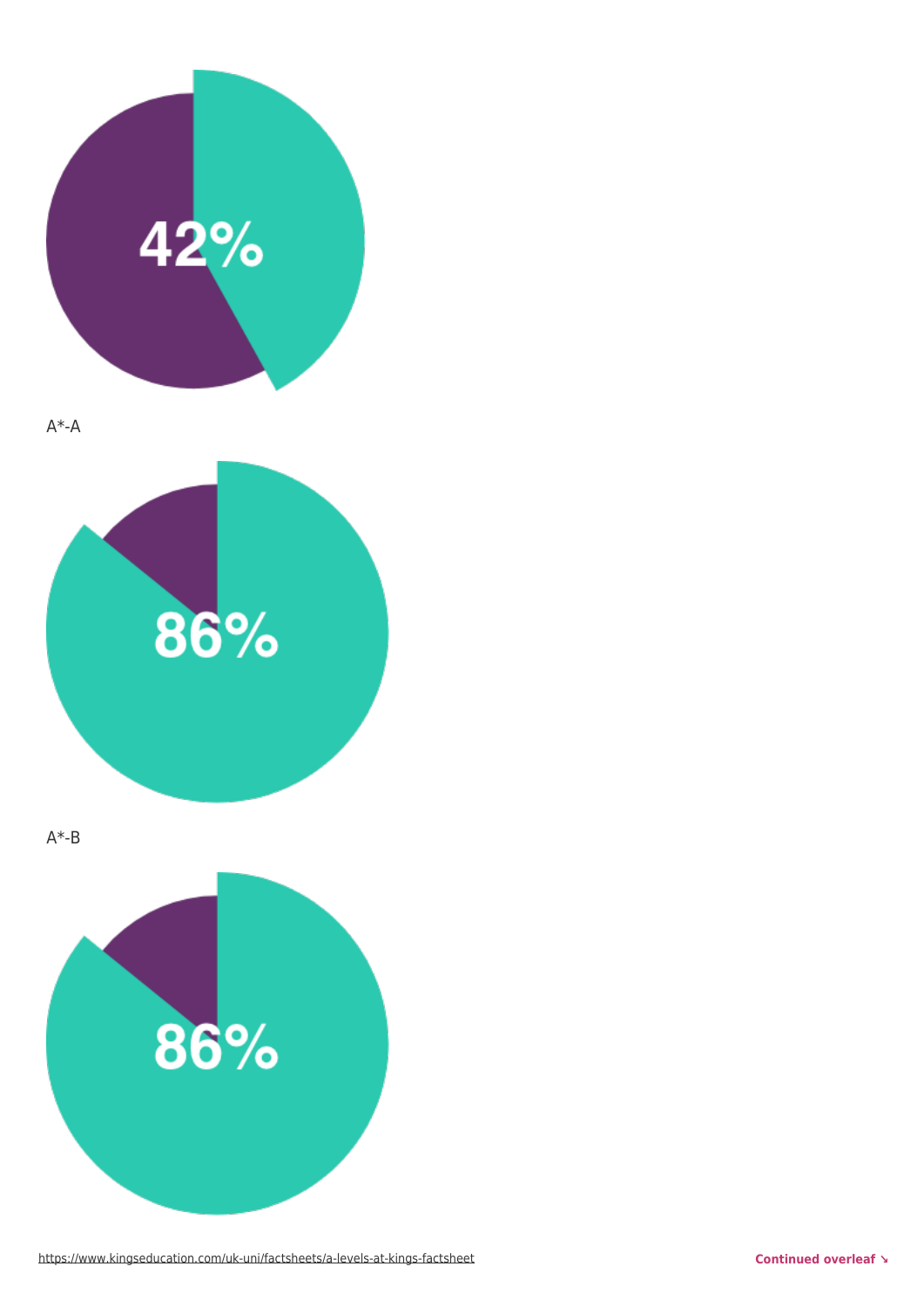

Pass in modern languages

## **Sample Timetable**

**Sample academic calendar (2021-2022)**

#### **Year 1**

September

October

November

December

#### January

- 6th: term starts
- Student induction
- 18-22nd half term
- **Progress tests**
- University fairs and talks
- 10th: term ends
- **End of term exams**
- 3rd: term starts

February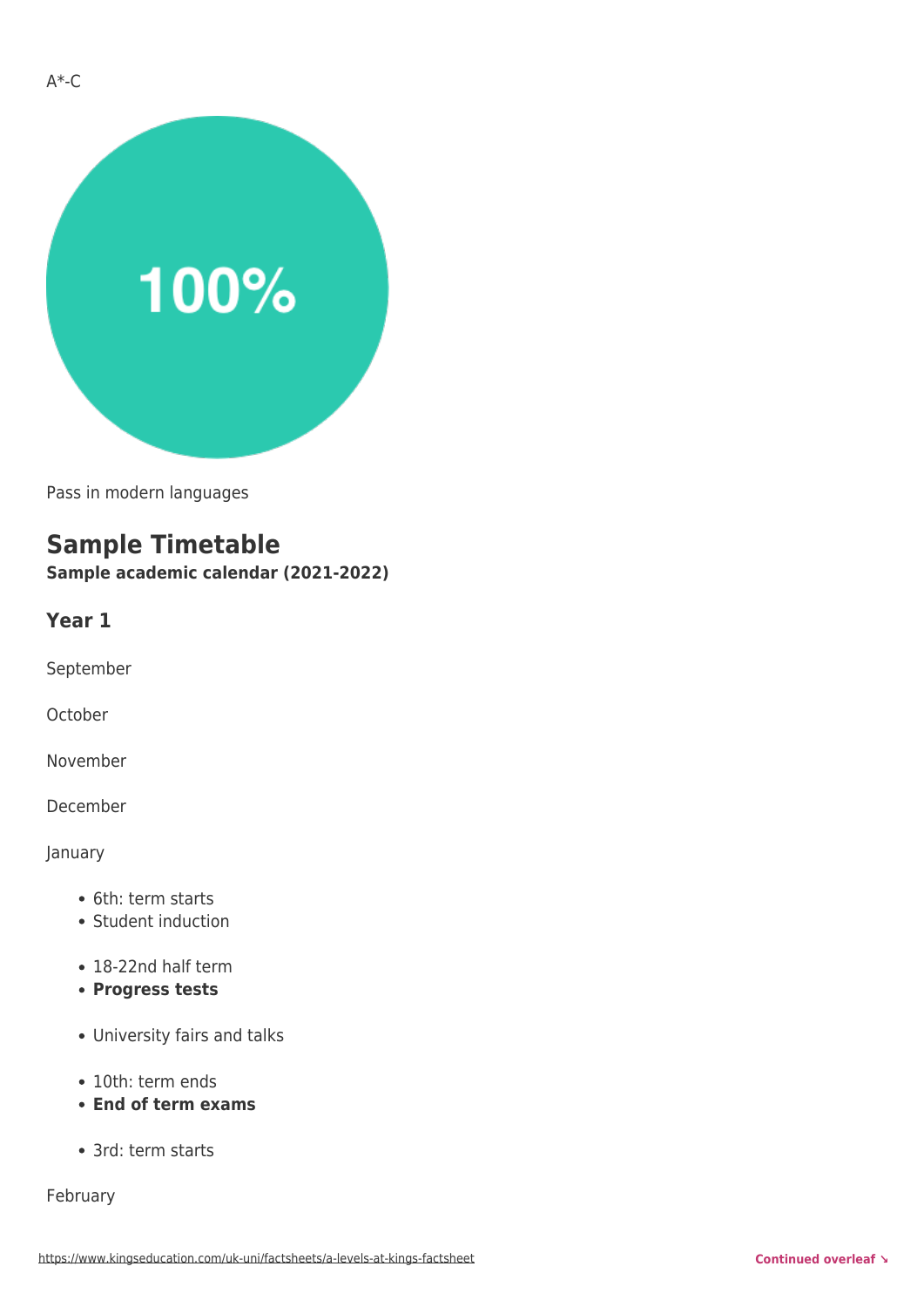#### March

April

May

June

- 10th-11th half term
- **Progress tests**
- University fairs
- **End of term exams**
- Progress tests
- 4th: term starts
- **Progress tests**
- **Exams**
- 10th: term ends

## **Year 2**

September

**October** 

November

December

January

- 5th: term starts
- 17th-21st half term
- 15th October: UCAS deadline (Medicine)
- **Progress tests**
- University fairs and talks
- 9th: term ends
- **End of term exams**
- 2nd: term starts
- 15th: UCAS deadline (other subjects)

Febuary